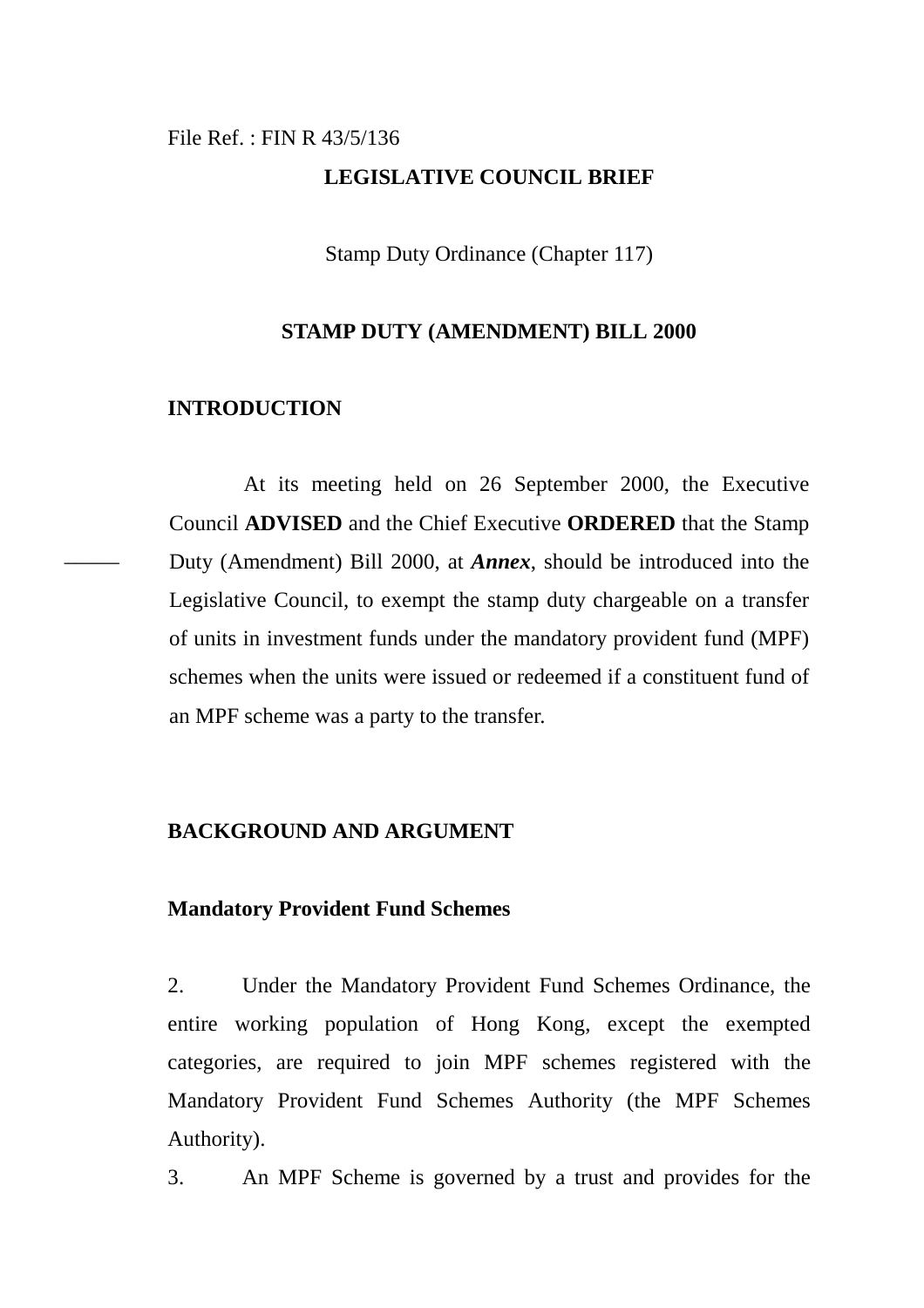payment of pecuniary benefits to members of the scheme when they reach the retirement age of 65 or on the occurrence of early retirement, total incapacity, permanent departure from Hong Kong, or death in which case payment is made to the personal representatives. Contributions made into an MPF scheme will be invested to generate profits or income which will be accrued to the scheme members' beneficial interest. Most of the constituent funds (CFs) of the MPF schemes will be unitised to facilitate the accounting of investment profits and losses. The CFs of an MPF scheme may maintain an internal investment portfolio or invest in approved pooled investment funds (APIFs).

4. There will be a number of MPF schemes operated by trustees approved by the MPF Schemes Authority. It is the responsibility of an employer to enroll employees in an MPF scheme chosen by the employer. An MPF scheme may consist of one or more CFs, which may be unitised, each with its distinct investment policy to be offered as investment options. A scheme member may choose to switch funds from one CF to another CF. Upon the change of employment, an employee can choose to transfer his funds from the MPF scheme under his previous employer into the scheme of his new employer or a scheme chosen by the employee himself. If the scheme of his previous employer is a master trust scheme, the employee may also remain with the master trust scheme with accrued benefits switched from his employer account to his individual account. The Mandatory Provident Fund Schemes Ordinance requires that all MPF schemes, including the underlying unit trusts, be governed by the laws of Hong Kong.

### **Stamp Duty Requirements Applicable to MPF Schemes**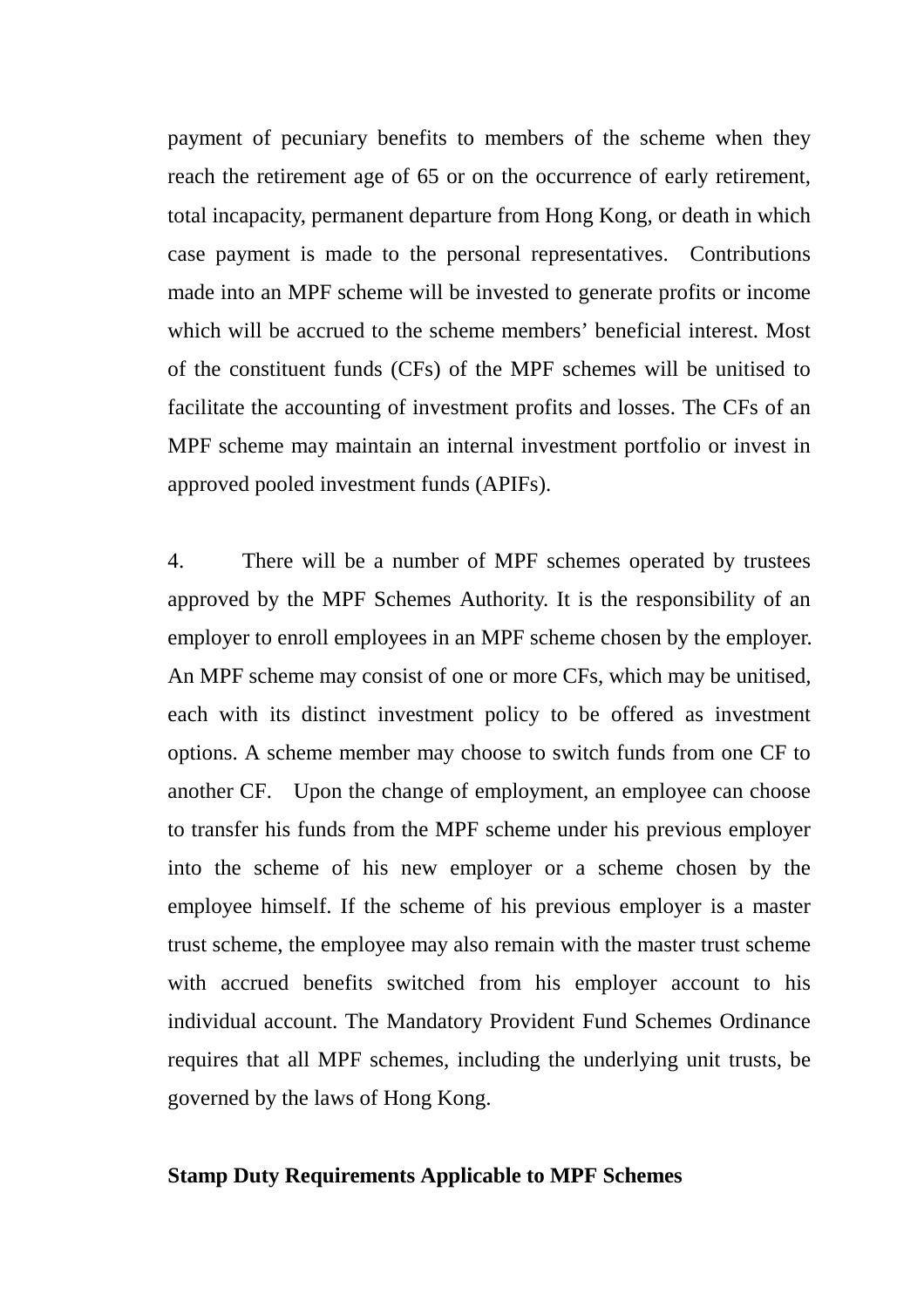5. Under the Ordinance, a "unit trust scheme" is defined as any arrangements made for the purpose of providing persons having funds available for investment with facilities to participate, as beneficiaries under a trust, in any profits or income arising from the acquisition, holding, management or disposal of any property relevant to the investments.

6. Under the Ordinance, contract notes in respect of sale and purchase of "units" in "unit trusts" are chargeable to the *ad valorem* stamp duty, currently at the rate of 0.1125% on each note, under head 2(1) in the First Schedule. An instrument of transfer of the units executed to complete the sale and purchase is chargeable with a fixed stamp duty, currently at \$5 per instrument of transfer, under head 2(4) in the same Schedule. A redemption of a unit in a unit trust, in which a person authorizes or requires the trustees or managers of the unit trust to treat him as no longer interested in the unit and does not authorize them to treat another person as so entitled, is deemed to be a transfer of the unit to the managers by way of sale under section 30(4). The instrument giving such authorization or making such request or its substitution instrument is deemed to be an instrument of transfer chargeable with a fixed stamp duty of \$5 under head 2(4) of the First Schedule. However, section  $19(1A)(a)$  exempts the sale of units back to the unit trust or the fund manager by the unit holders on redemption from the requirements of making and stamping contract notes where such sales and purchases are effected by extinguishing the units affected. Despite this, the instrument effecting such transfer back is still chargeable with the fixed stamp duty of \$5.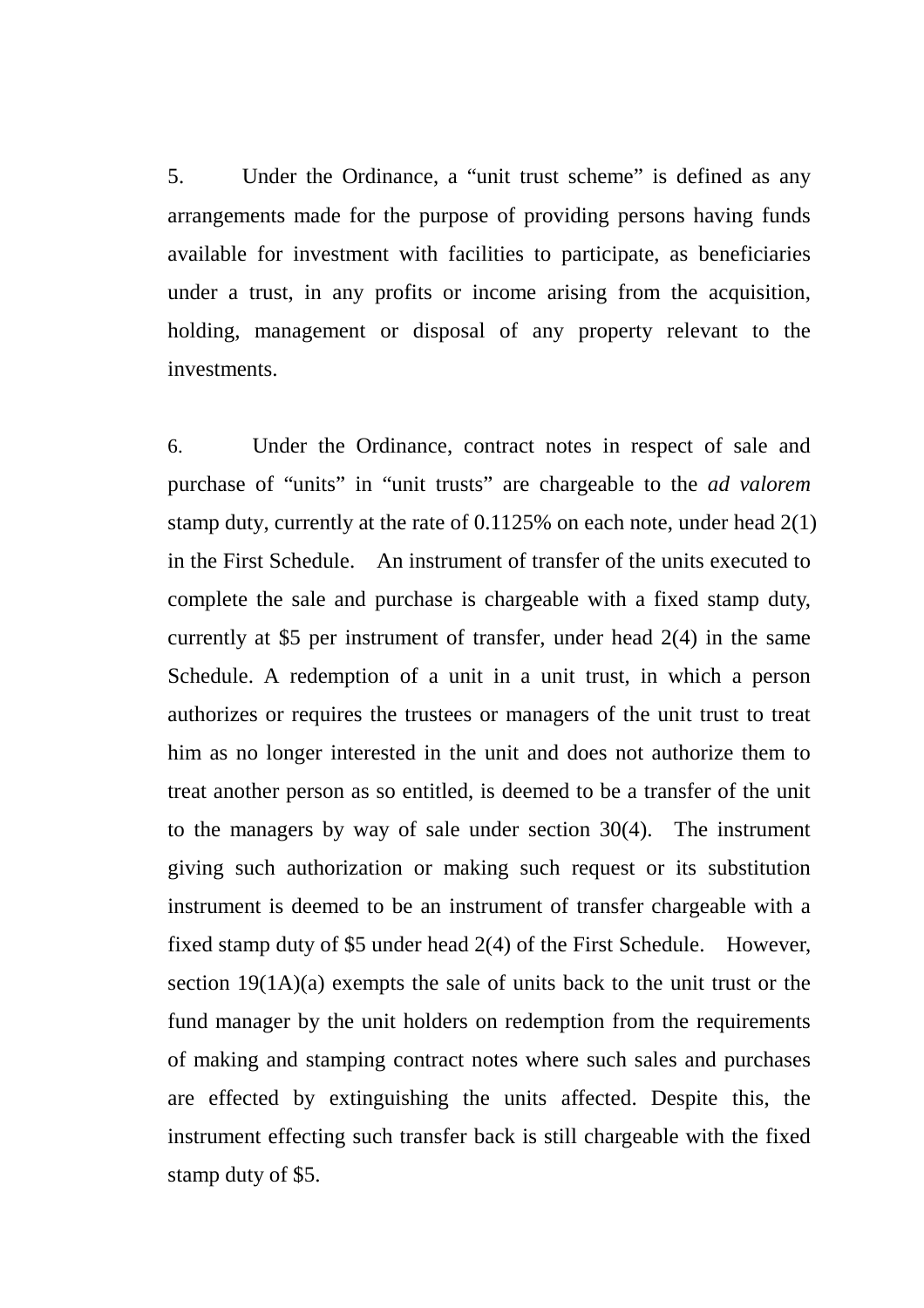7. Direct allotment of units by a unit trust to unit holders is neither a sale and purchase nor a transfer of units. It is thus not subject to both the *ad valorem* or the fixed stamp duty. Nevertheless, there are practices in the market that the units are allotted by a unit trust to the fund managers who will keep the units in a "manager box" for a while before issuing the units to investors. Strictly speaking, the issuing of units from the "manager box" to investors is a transfer of existing units on sale by the manager and is subject to both the fixed stamp duty (on the instrument of transfer) and *ad valorem* stamp duty (on the contract notes). Section  $19(1A)(b)(ii)$ , however, exempts the requirement to make contract notes and thus the charge of *ad valorem* stamp duty on such indirect allotment of units. The fixed stamp duty though is still payable on the transfer instrument.

8. All the transfer instruments referred to in paragraphs 6 and 7 above are required under section  $19(8)(b)(ii)$  of the Ordinance to be endorsed as not chargeable with *ad valorem* stamp duty in order to become a duly stamped instrument which can be received in evidence in civil proceedings and can be acted upon, filed or registered by public officers and body corporates. In other words, a unit cannot be transferred legally unless the transfer instrument has been so endorsed.

9. Both the CFs under an MPF scheme and the APIF in which the CFs are invested fall within the definition of a unit trust scheme under the Ordinance. There are six types of unit transfers which will take place amongst the CFs, the APIF, the MPF scheme participants and fund managers under an MPF scheme. Of these six types of unit transfers, four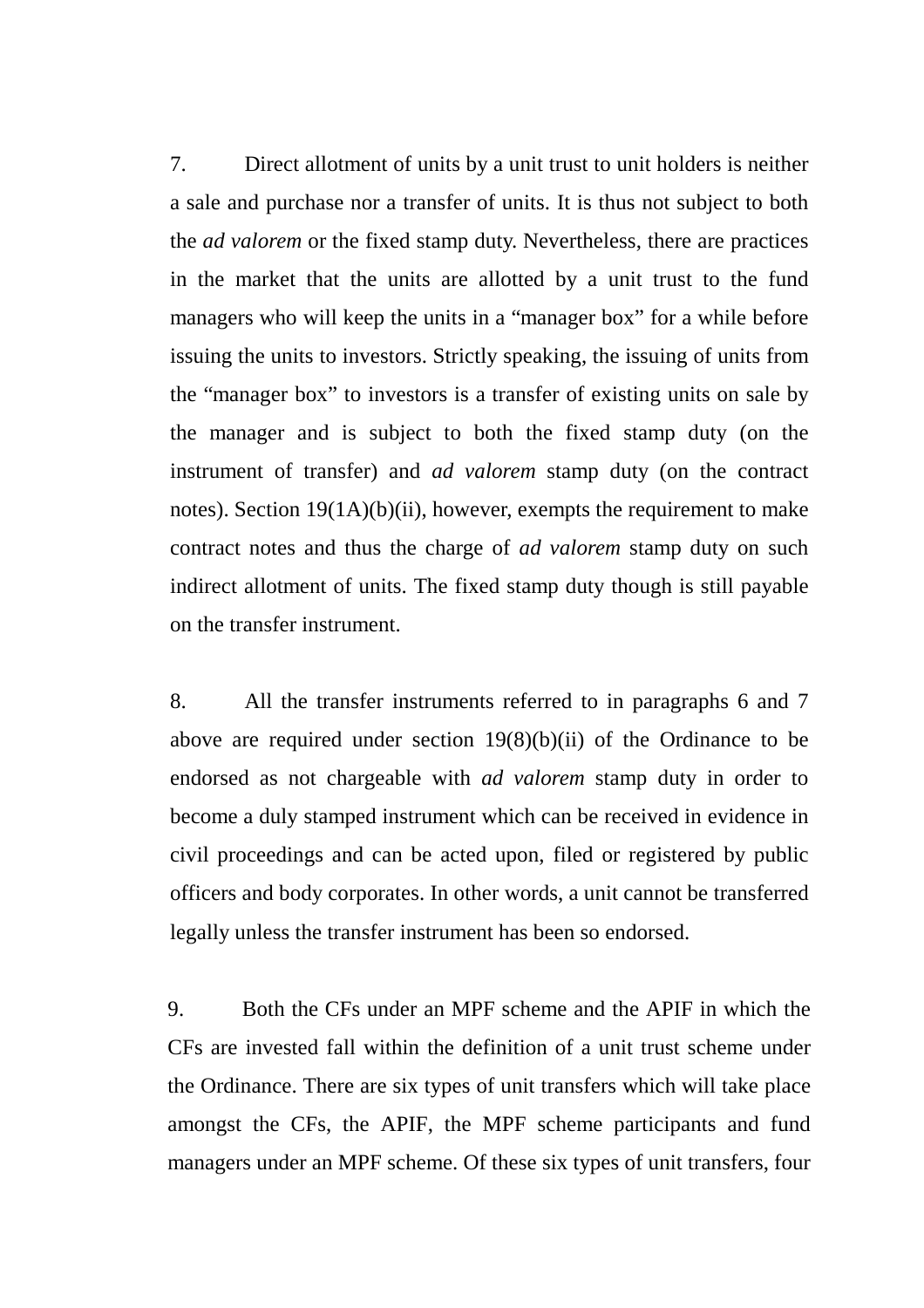(B, C, E and F in the table below) are subject to specific stamping requirements under the Ordinance. The purposes underlying these transfers and the relevant stamping requirements are set out below:

|       |                                       | Transfer Events/Instruments Major underlying objectives                                                                                                                                                                                                                                                                    | <b>Stamp duty requirements</b>                                                                                                                                                                                                                                                                                                                                                                                                                                 |
|-------|---------------------------------------|----------------------------------------------------------------------------------------------------------------------------------------------------------------------------------------------------------------------------------------------------------------------------------------------------------------------------|----------------------------------------------------------------------------------------------------------------------------------------------------------------------------------------------------------------------------------------------------------------------------------------------------------------------------------------------------------------------------------------------------------------------------------------------------------------|
| A     | units by CFs to the<br>scheme members | Direct allotment of Investment in the CFs                                                                                                                                                                                                                                                                                  | Not a transfer, nor a sale or<br>purchase, hence not chargeable<br>with stamp duty at all                                                                                                                                                                                                                                                                                                                                                                      |
| $B^*$ | through<br>the<br>managers            | Indirect allotment of Common investment practice<br>units by the CFs of unit trusts in the market<br>fund whereby units are alloted by<br>CFs to the fund managers who<br>will keep the units for a while<br>before<br>issuing<br>them<br>to<br>investors, i.e. the employees or<br>self-employed MPF<br>scheme<br>members | Transfer of units by the<br>fund<br>managers<br>the<br>to<br>scheme member on<br>an<br>indirect<br>allotment<br>is<br>chargeable with the fixed<br>stamp duty of \$5 under<br>head $2(4)$ of the First<br>Schedule<br>Ad valorem stamp duty<br>exempted under section<br>19(1A)(b)(ii)<br>Transfer instrument to be<br>endorsed by the Collector<br>of Stamp Revenue as not<br>chargeable<br>with<br>ad<br>valorem stamp duty, under<br>section $19(8)(b)(ii)$ |
|       |                                       |                                                                                                                                                                                                                                                                                                                            |                                                                                                                                                                                                                                                                                                                                                                                                                                                                |
| $C^*$ | Redemption of units <sup>•</sup>      | Retirement of employees •                                                                                                                                                                                                                                                                                                  | Deemed to be a transfer by                                                                                                                                                                                                                                                                                                                                                                                                                                     |
|       | in CFs by scheme                      | or self-employed scheme                                                                                                                                                                                                                                                                                                    | way of sale, hence liable to                                                                                                                                                                                                                                                                                                                                                                                                                                   |
|       | members                               | members                                                                                                                                                                                                                                                                                                                    | the fixed stamp duty of \$5                                                                                                                                                                                                                                                                                                                                                                                                                                    |
|       |                                       | Switching<br>scheme<br>of                                                                                                                                                                                                                                                                                                  | under head $2(4)$ of the First                                                                                                                                                                                                                                                                                                                                                                                                                                 |

 $\overline{\phantom{a}}$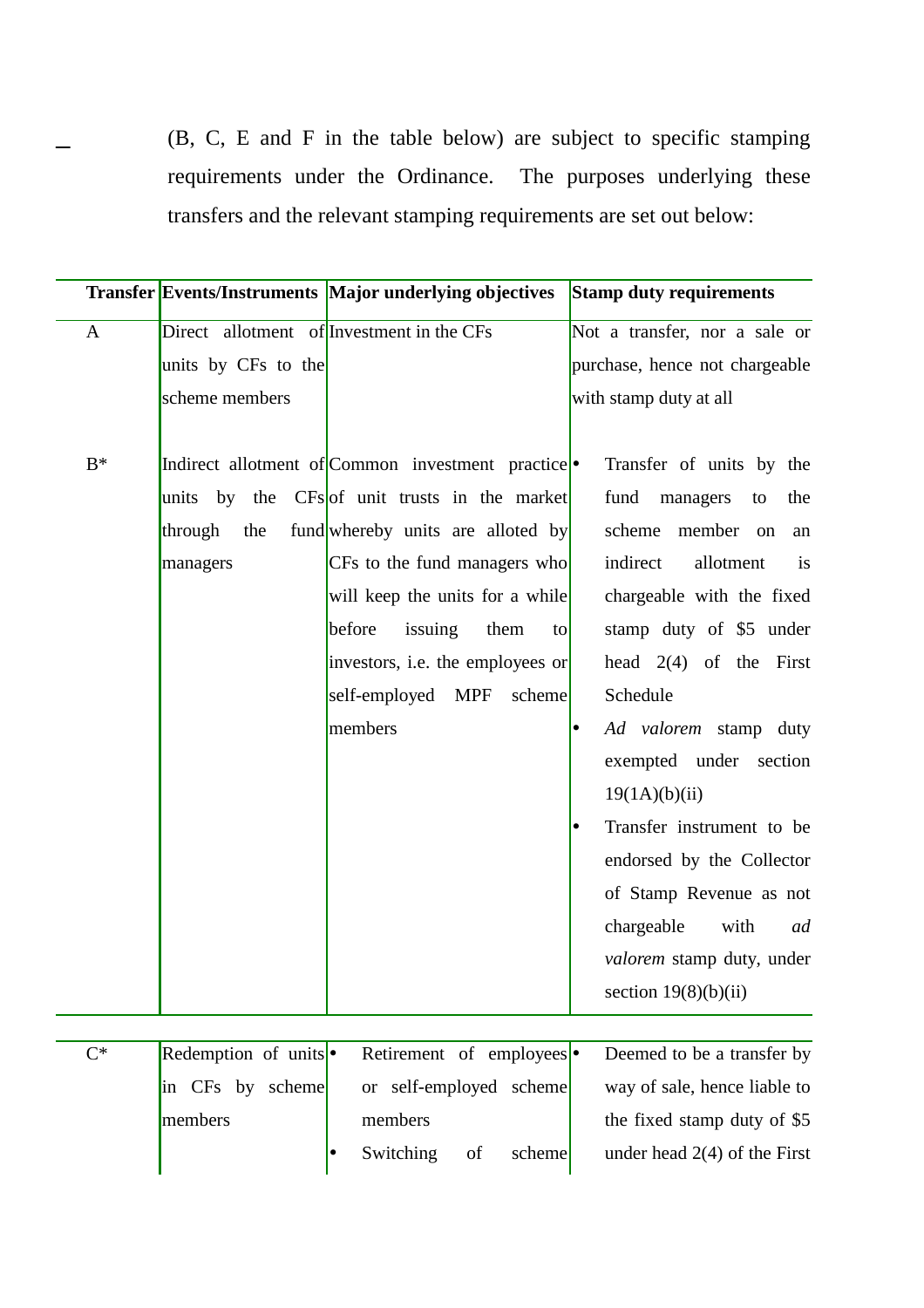|       |                               | member's interest<br>from                          | Schedule                                                  |
|-------|-------------------------------|----------------------------------------------------|-----------------------------------------------------------|
|       |                               | <b>MPF</b><br>scheme<br>one                        | Ad valorem stamp duty<br>$\mathsf{to}$                    |
|       |                               | another MPF scheme upon                            | exempted under<br>section                                 |
|       |                               | changes of employment or                           | 19(1A)(a)                                                 |
|       |                               | changes<br>of investment $ \bullet $               | Transfer instrument to be                                 |
|       |                               | preference                                         | endorsed by the Collector                                 |
|       |                               |                                                    | of Stamp Revenue as not                                   |
|       |                               |                                                    | chargeable<br>with<br>ad                                  |
|       |                               |                                                    | valorem stamp duty, under                                 |
|       |                               |                                                    | section $19(8)(b)(ii)$                                    |
|       |                               |                                                    |                                                           |
| D     | Direct allotment of $\bullet$ |                                                    | Investment of the CF in the Not a transfer, nor a sale or |
|       | units by the APIFs to         | <b>APIF</b>                                        | purchase, hence not chargeable                            |
|       | the CFs                       |                                                    | with stamp duty at all                                    |
|       |                               |                                                    |                                                           |
| $E^*$ |                               | Indirect allotment of Common investment practice   | Indirect allotment of units                               |
|       |                               | units by the APIFs to of unit trusts in the market | APIFs to CFs<br>by the                                    |
|       |                               | the CFs through the whereby units are alloted by   | through<br>fund<br>managers                               |
|       | fund managers                 | APIF to the fund managers who                      | will be chargeable as a                                   |
|       |                               | will keep the units for a while                    | transfer and liable to the                                |
|       |                               | before<br>issuing<br>them<br>to                    | fixed stamp duty of \$5                                   |
|       |                               | investors, i.e. the CF                             | under head $2(4)$ of the First                            |
|       |                               |                                                    | Schedule                                                  |
|       |                               |                                                    | Ad valorem stamp duty                                     |
|       |                               |                                                    | exempted under section                                    |
|       |                               |                                                    | 19(1A)(b)(ii)                                             |
|       |                               |                                                    |                                                           |
|       |                               |                                                    | Transfer instrument to be<br>$\bullet$                    |
|       |                               |                                                    | endorsed by the Collector                                 |
|       |                               |                                                    | of Stamp Revenue as not                                   |
|       |                               |                                                    | chargeable<br>with<br>ad                                  |
|       |                               |                                                    | valorem stamp duty, under                                 |
|       |                               |                                                    |                                                           |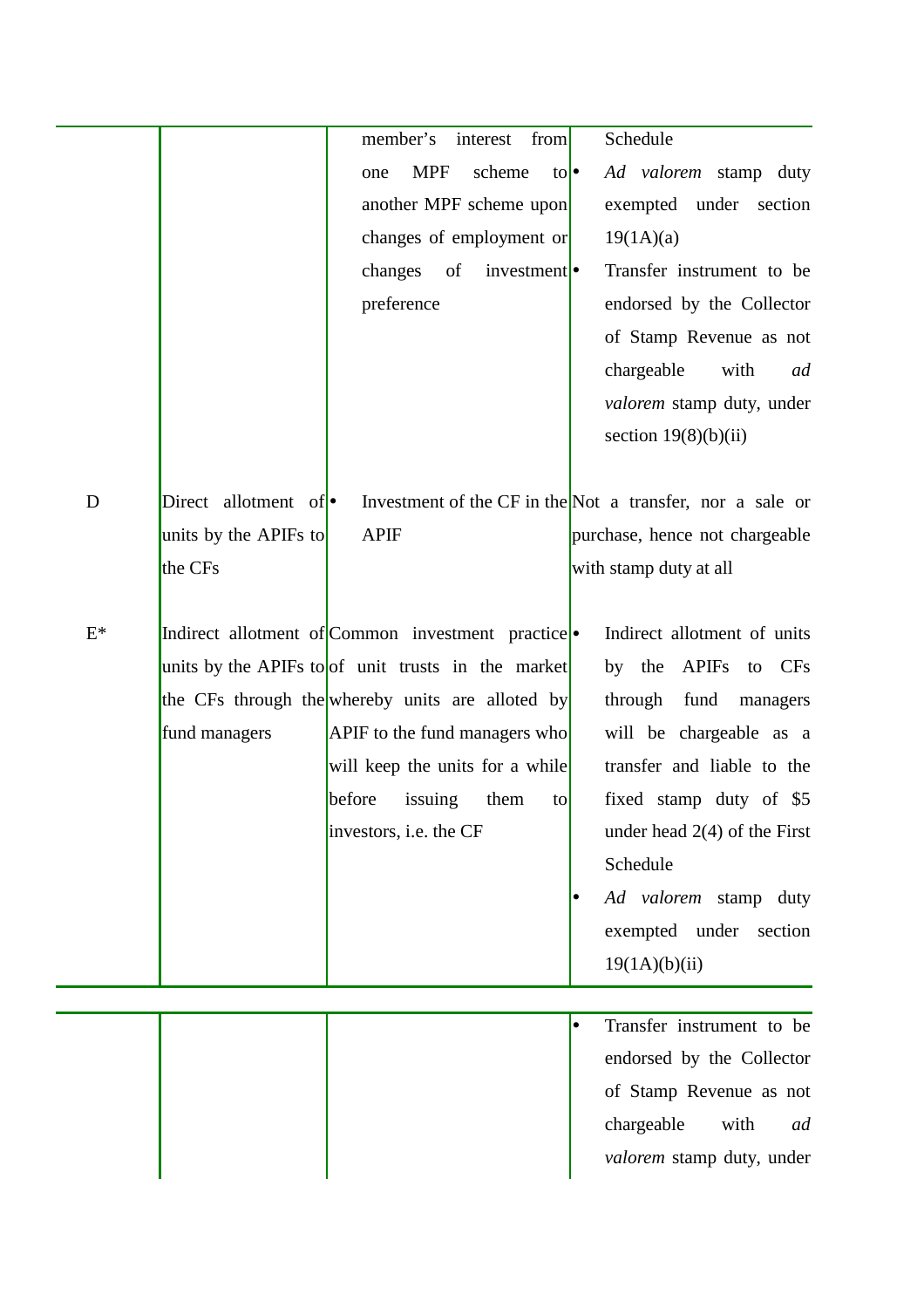|       |                                  |   |                                           | section $19(8)(b)(ii)$         |
|-------|----------------------------------|---|-------------------------------------------|--------------------------------|
|       |                                  |   |                                           |                                |
| $F^*$ | Redemption of units <sup>•</sup> |   | Redemption of underlying •                | Deemed to be a transfer by     |
|       | in APIFs by the CFs              |   | units held by a CF in the                 | way of sale, hence liable to   |
|       |                                  |   | APIF to generate cash for                 | the fixed stamp duty of \$5    |
|       |                                  |   | payment to its beneficiaries              | under head $2(4)$ of the First |
|       |                                  |   | $(MPF \quad scheme \quad members)$        | Schedule                       |
|       |                                  |   | upon the latter's retirement <sup>•</sup> | Ad valorem stamp duty          |
|       |                                  |   | or change of MPF schemes                  | exempted under<br>section      |
|       |                                  | ٠ | To give effect to changes in              | 19(1A)(a)                      |
|       |                                  |   | the investment portfolio of $\bullet$     | Transfer instrument to be      |
|       |                                  |   | a CF                                      | endorsed by the Collector      |
|       |                                  |   |                                           | of Stamp Revenue as not        |
|       |                                  |   |                                           | chargeable<br>with<br>ad       |
|       |                                  |   |                                           | valorem stamp duty, under      |
|       |                                  |   |                                           | section $19(8)(b)(ii)$         |
|       |                                  |   |                                           |                                |

**\***NoteUnit transfers subject to specific stamping requirements under the Stamp Duty Ordinance.

# **Proposal and justifications**

10. Given that around three million employees and self-employed persons will participate in the MPF schemes, we expect that the number of transfers arising from indirect allotment of units through fund managers, and redemption of units (i.e. transaction types B, C, E and F explained in paragraph 9 above) which may be executed in a year, will be huge.

11. Our preliminary estimate is that the total number of such MPF-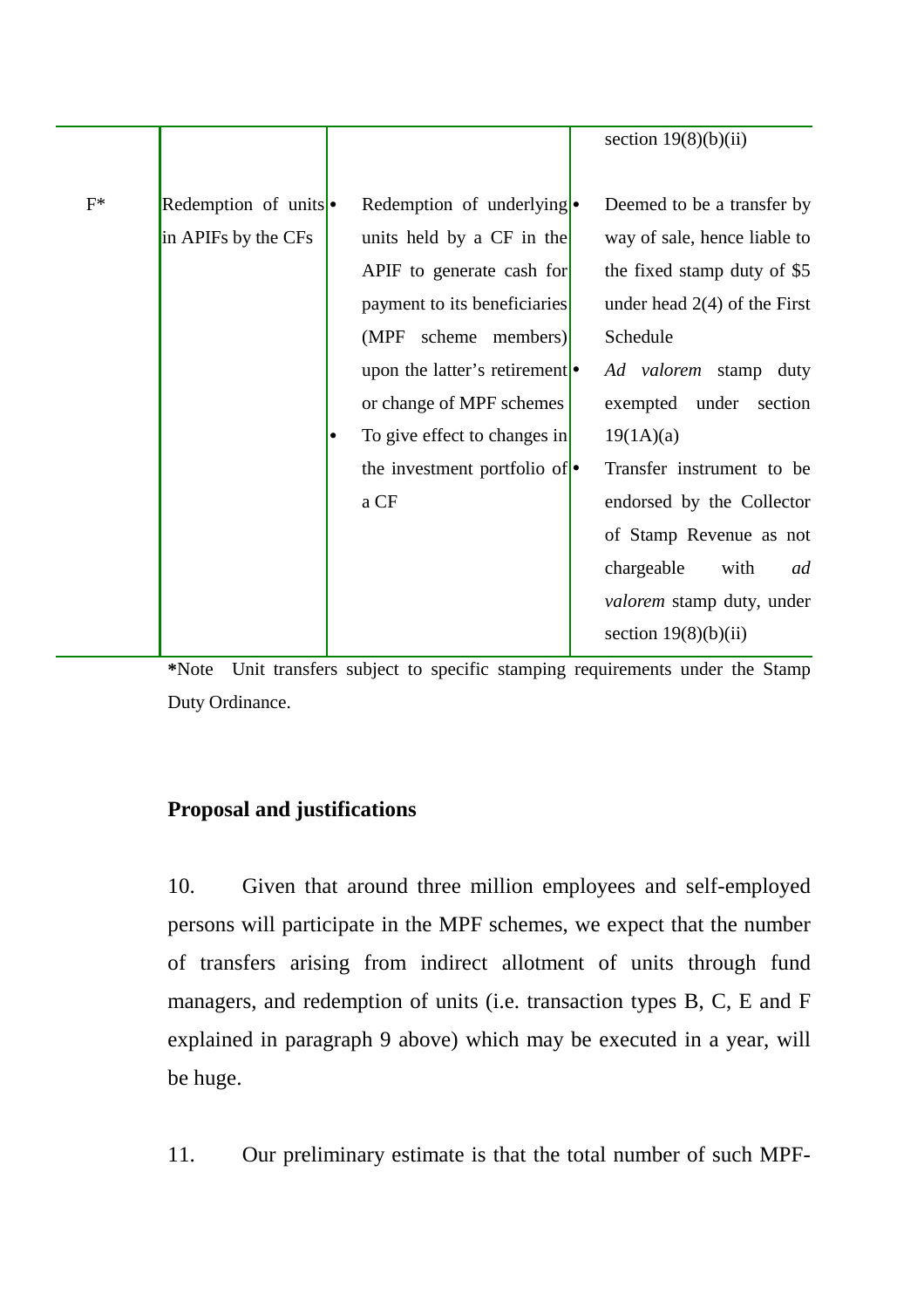related transfers may involve 400 000 additional instruments a year (or some 1 500 documents a day), which amounts to 160% increase in the volume of transfers (both for charging the fixed stamp duty of \$5 and endorsing the transfer instrument to be not chargeable with *ad valorem* duty) handled by the Stamp Duty Office in 1999-2000. The processing of these transfer documents involves cash or cheque collection, vetting, stamping and despatching documents. To enable the Stamp Duty Office to cope with this additional workload while continuing to deliver its stamping service according to its performance pledge (stamping to be performed within the same day), the Office will require at least two additional clerical staff and a new franking machine, while the estimated revenue gain will only be \$2 million a year.

12. Separately, the stamping requirements in respect of the various unit transfer transactions will complicate the procedures involved in investment transactions under the MPF schemes, and add to the administrative burden of both the trustees and fund managers. Such extra administrative costs may be passed on to the MPF scheme members (i.e. the employees and self-employed persons), and hence reduce the amount of retirement benefits eventually available to them.

13. In view of the above, we propose to exempt the following types of unit transfers from the requirement to pay the fixed stamp duty of \$5 per transfer instrument and the requirement to submit the instrument of transfer to the Collector of Stamp Revenue for endorsement to the effect that it is not chargeable with *ad valorem* stamp duty:

a) indirect allotment of units by the CFs under the MPF schemes to the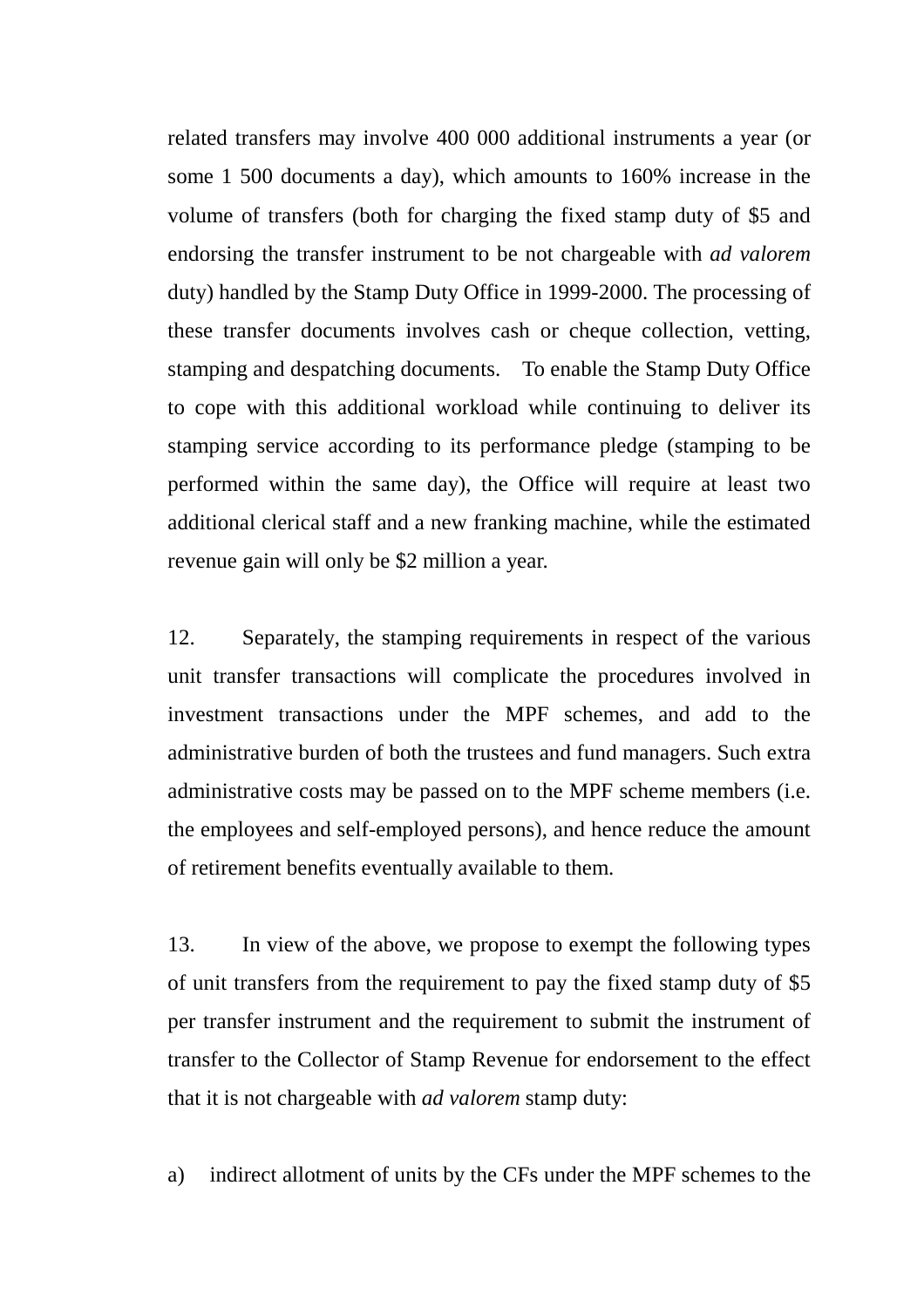MPF scheme members through the fund managers (transaction type B in para 9);

- b) redemption of units in CFs by MPF scheme members (transaction type C in para 9);
- c) indirect allotment of units by the APIFs to the CFs under the MPF schemes through the fund managers (transaction type E in para 9); and
- d) redemption of units in APIFs by the CFs under the MPF schemes (transaction type F in para 9).

### **THE BILL**

14. **Clause 1** specifies the title and commencement of the Bill. **Clause 2** adds a new section 47A to exempt the stamp duty chargeable on a transfer or redemption of units at the CF and APIF levels. **New section 47A(1)** deals with **transaction type B** in paragraph 9 above. **New section 47A(2)** deals with **transaction type E** in paragraph 9. **New section 47A(3)** deals with **transaction type C** in paragraph 9. **New section 47A(4)** deals with **transaction type F** in paragraph 9. **Clause 3** updates the First Schedule to the Ordinance in the light of the proposed amendments.

### **LEGISLATIVE TIMETABLE**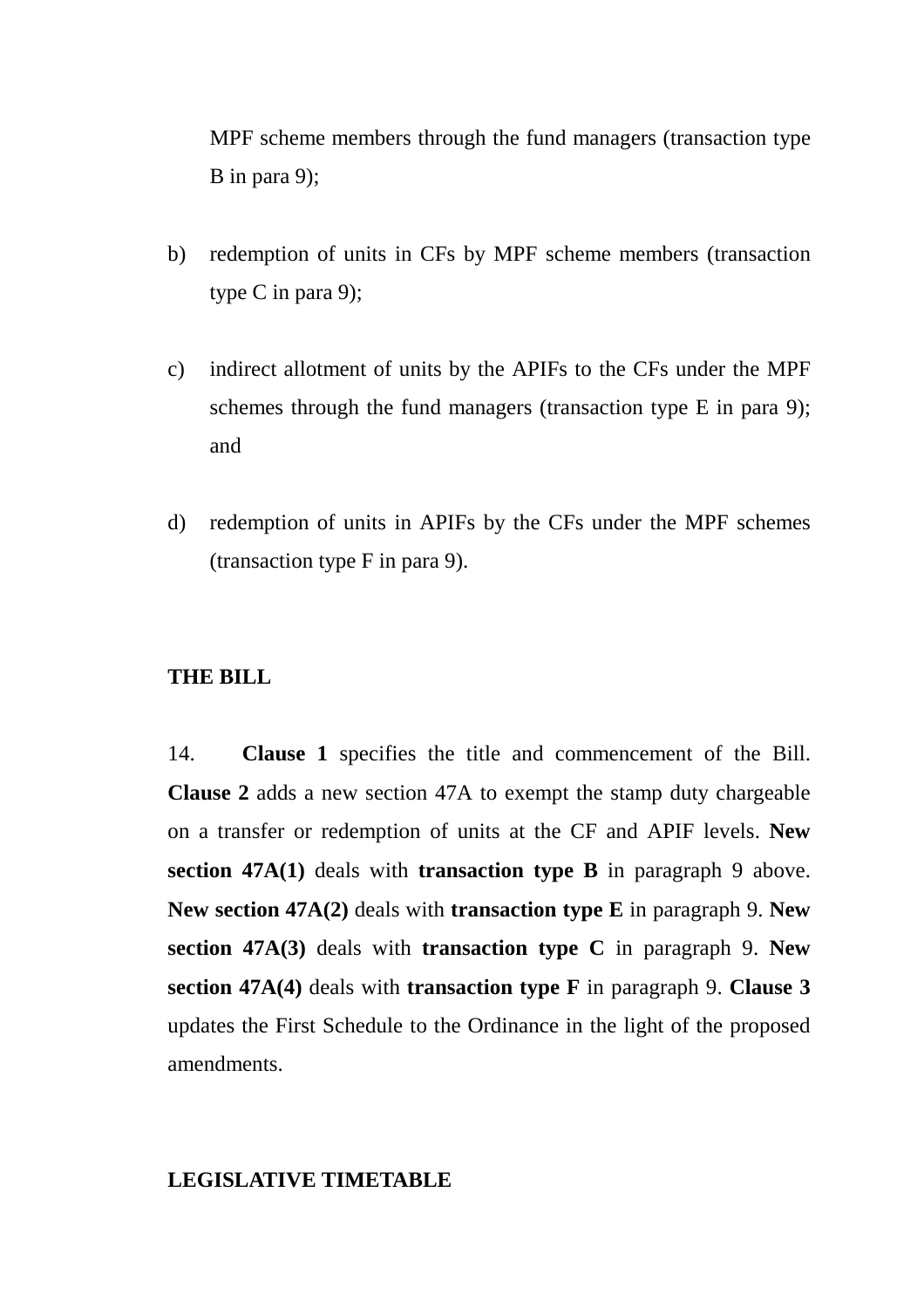15. The legislative timetable for the Bill is -

| Publication in the Gazette                                         | 5 October 2000  |
|--------------------------------------------------------------------|-----------------|
| First Reading and commencement<br>of Second Reading debate         | 18 October 2000 |
| <b>Resumption of Second Reading</b><br>debate, committee stage and |                 |
| Third Reading                                                      | to be notified  |

# **BASIC LAW IMPLICATIONS**

16. The Department of Justice advises that the proposed legislation is consistent with the Basic Law.

# **HUMAN RIGHTS IMPLICATIONS**

17. The Department of Justice advises that the proposed legislation has no human rights implications.

# **BINDING EFFECT OF THE LEGISLATION**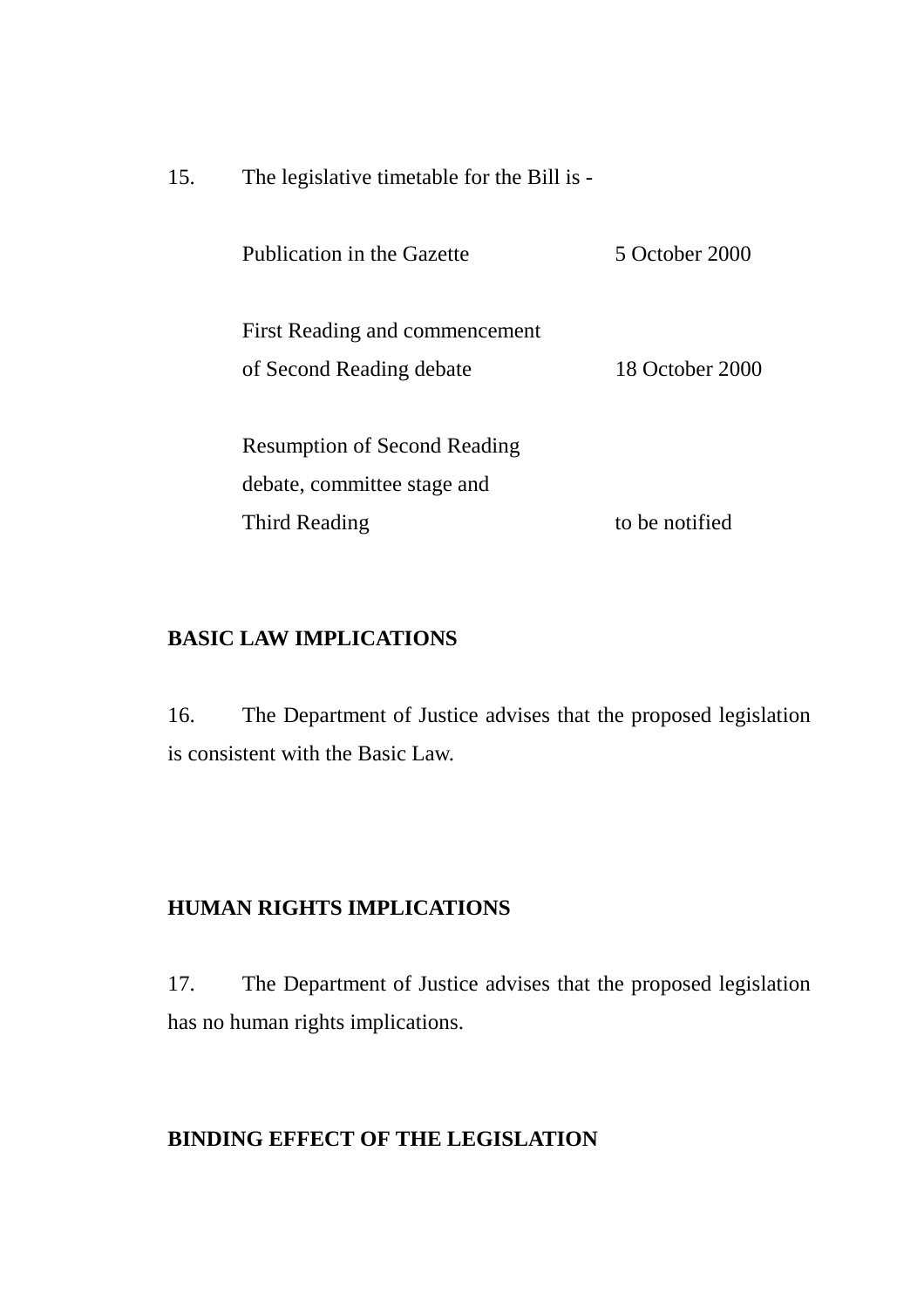18. The Bill will not affect the current binding effect of the Ordinance.

### **FINANCIAL AND STAFFING IMPLICATIONS**

19. Assuming that the implementation of the MPF schemes will generate an additional 400 000 transfers in respect of indirect allotment and redemption of units each year, the revenue forgone as a result of the proposal to exempt the fixed stamp duty of \$5 per transfer would be about \$2 million a year. On the other hand, the proposal would give rise to a notional savings of \$552,000 in recurrent expenditure, being the additional staff cost, which may otherwise have to be incurred by the Stamp Duty Office of Inland Revenue Department to cope with the additional workload. The proposed lifting of the stamping requirement will not have any staffing implications.

### **ECONOMIC IMPLICATIONS**

20. Smooth transfer of units in investment funds in relation to MPF schemes, involving the minimum administrative handling, is a prerequisite for the effective operation of the MPF system. The proposed measures will contribute substantively to this end, to the benefit of the MPF scheme contributors and hence a very broad spectrum of the local community.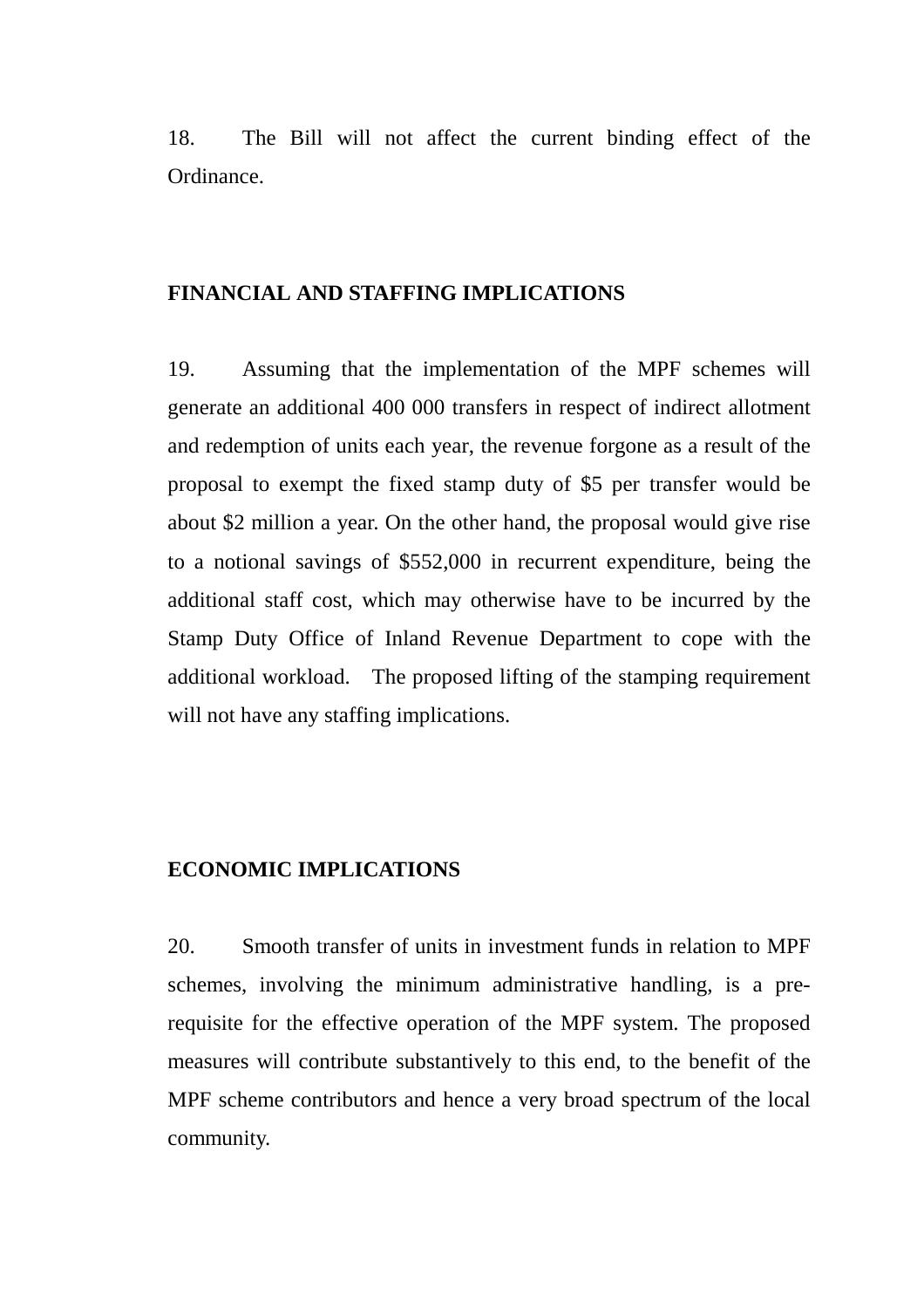### **PUBLIC CONSULTATION**

21. The proposals to exempt the fixed stamp duty and lift the stamping requirement in respect of transfers of units of CFs relating to the MPF schemes have the support of the Hong Kong Investment Funds Association, whose members will play an active role in MPF scheme fund management. Since the proposal will benefit MPF scheme members, fund managers and their trustees, we do not consider it necessary to consult them.

### **PUBLICITY**

22. We will issue a press release on 4 October 2000.

### **ENQUIRIES**

23. In case of enquiries about this Brief, please contact Ms Esther Leung, Principal Assistant Secretary for the Treasury (Revenue), at 2810 2370.

Finance Bureau FIN R 43/5/136 29 September 2000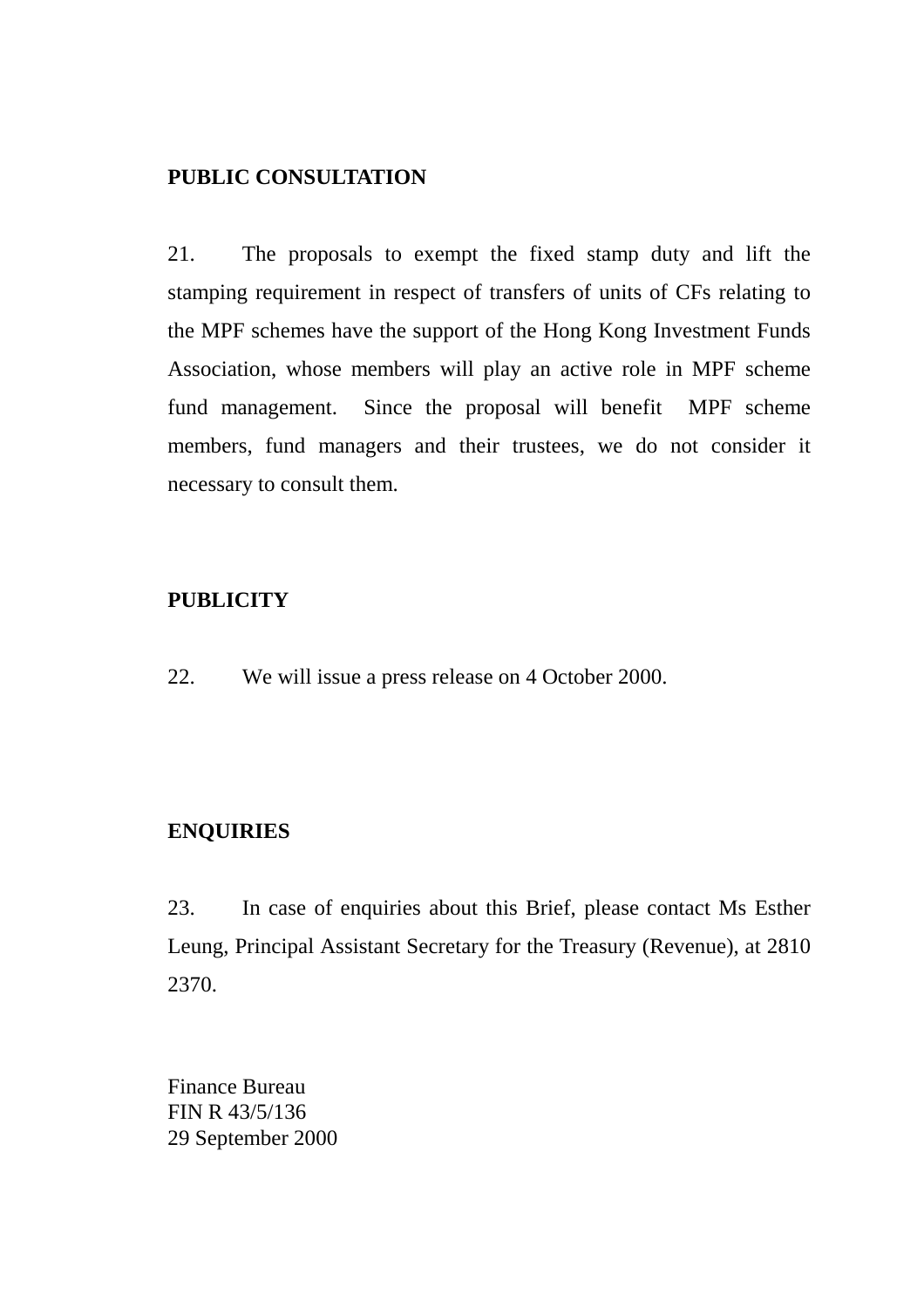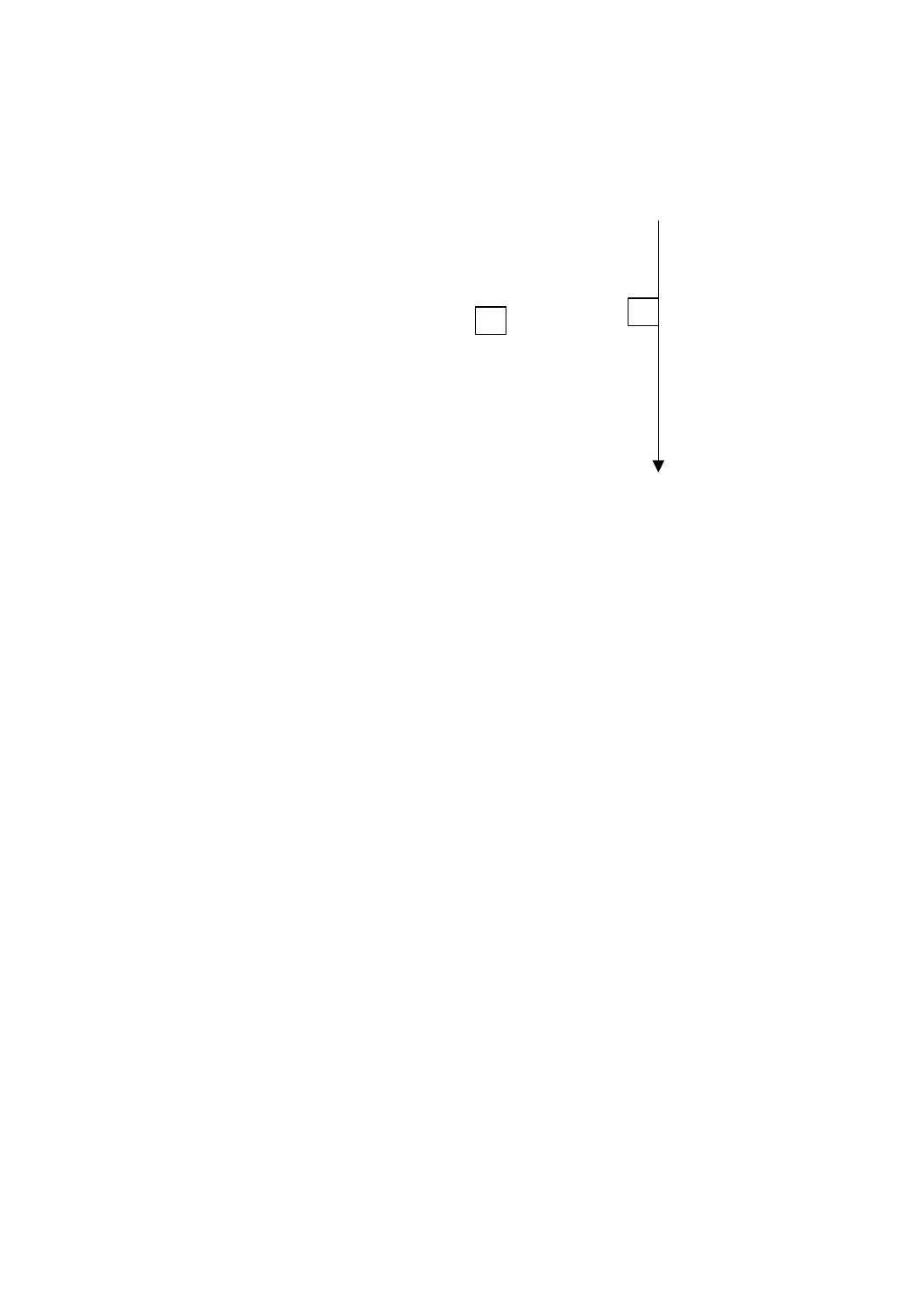### A BILL

To

Amend the Stamp Duty Ordinance.

Enacted by the Legislative Council.

#### **1. Short title and commencement**

(1) This Ordinance may be cited as the Stamp Duty (Amendment) Ordinance 2000.

(2) This Ordinance shall come into operation on 1 December 2000.

#### **2. Section added**

The Stamp Duty Ordinance (Cap. 117) is amended by adding in Part V -

#### **"47A. Instruments of transfer of units**

#### **under mandatory provident fund**

### **schemes to be exempt**

(1) An instrument of transfer of a unit under a unit trust scheme is not chargeable with stamp duty if -

- (a) the scheme is a constituent fund of a registered scheme;
- (b) the unit is transferred by the manager of the fund to a person who is, or intends to be, a scheme member of the registered scheme; and
- (c) the power of the manager to effect the transfer arises otherwise than from a previous transfer to him of that or some other unit.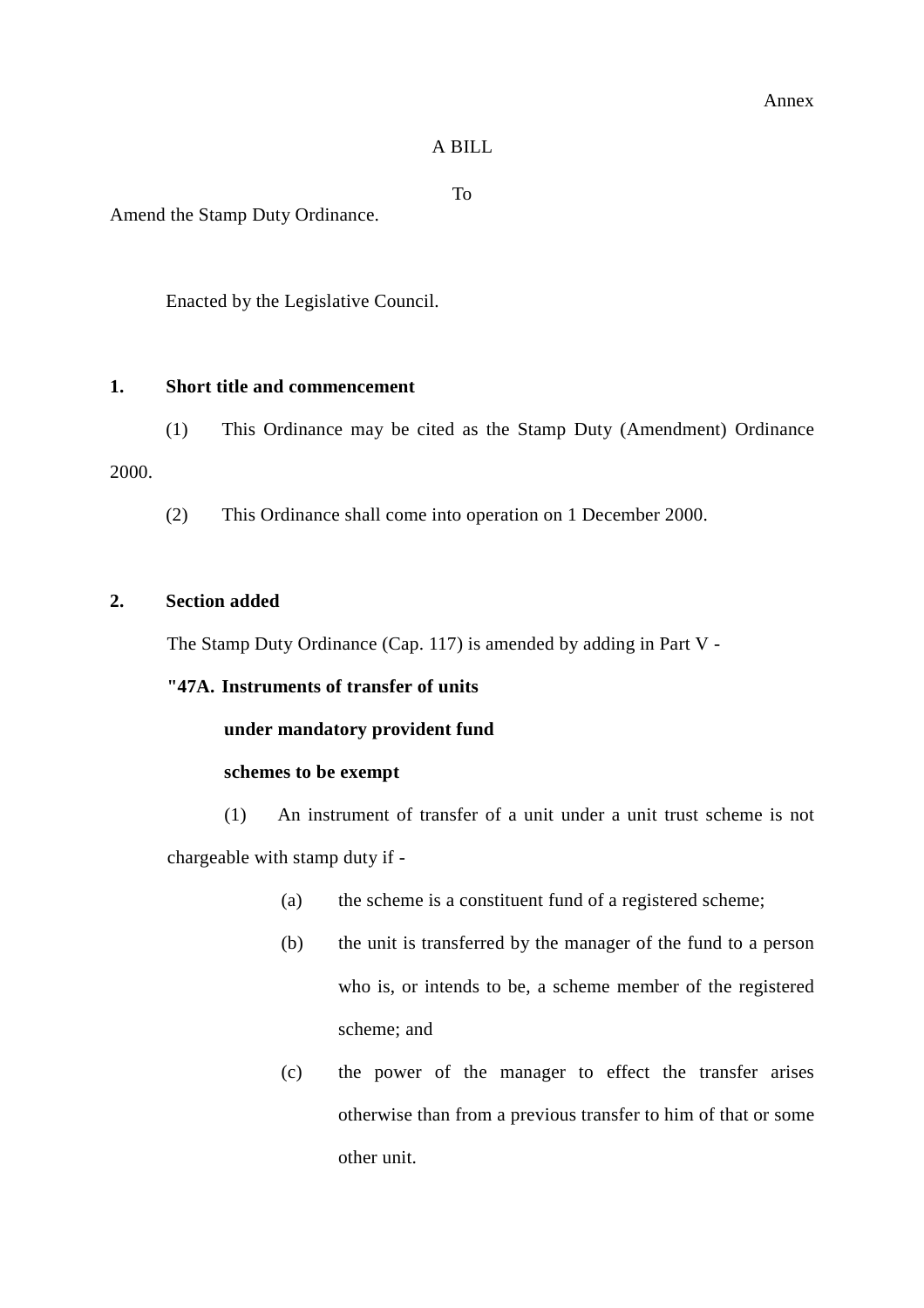(2) An instrument of transfer of a unit under a unit trust scheme is not chargeable with stamp duty if -

- (a) the scheme is an approved pooled investment fund;
- (b) the unit is transferred by the manager of the fund ("fund manager") to the trustee or manager of a constituent fund of a registered scheme; and
- (c) the power of the fund manager to effect the transfer arises otherwise than from a previous transfer to him of that or some other unit.

(3) Where a person is deemed under section 30(4) to transfer a unit under a unit trust scheme, then if -

- (a) the scheme is a constituent fund of a registered scheme; and
- (b) such deemed transfer is effected by extinguishing the unit,

the instrument that is deemed under that section to be a transfer of the unit is not chargeable with stamp duty.

(4) Where the trustee or manager of a constituent fund of a registered scheme is deemed under section 30(4) to transfer a unit under a unit trust scheme, then if -

- (a) the unit trust scheme is an approved pooled investment fund; and
- (b) such deemed transfer is effected by extinguishing the unit,

the instrument that is deemed under that section to be a transfer of the unit is not chargeable with stamp duty.